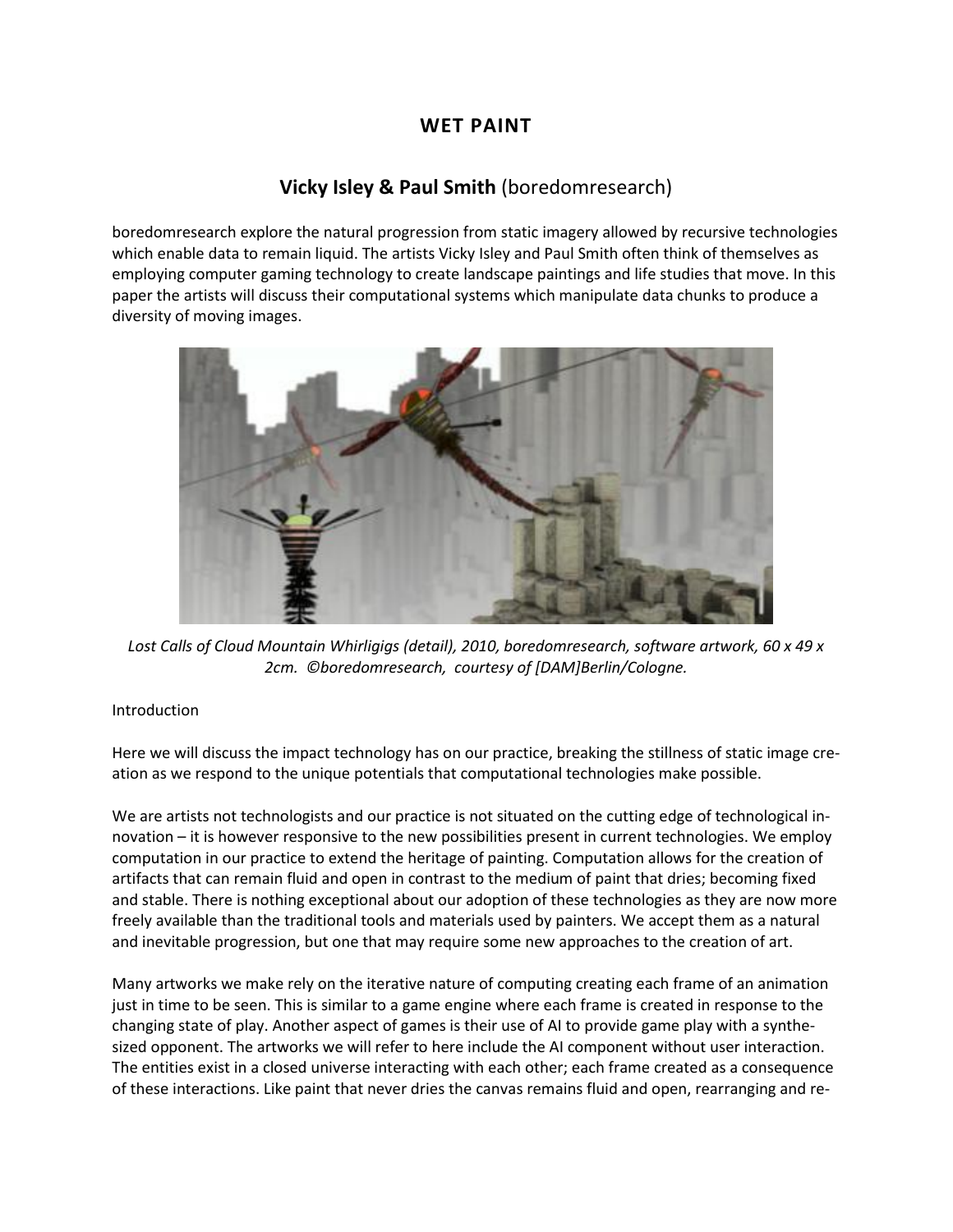composing itself thirty times a second. Film and animation bare more in common with paint, in that despite being animate, each discreet frame remains stable, identical and loyal to the artistic choices of its author. In contrast each frame in our work lasts for a fraction of a second before being discarded.

#### THE RISK AND REWARD

This ability to break from the stillness of previous media offers us something fresh to explore. We are able to make life studies that incorporate and respond to the processes present in natural systems by modeling aspects of them in code. We first explored this in our computational work 'System 1.6' [1] where the behaviour of the forms bring a sense of life to the work rather than their visual appearance.

'System 1.6' uses artificial life algorithms to construct a live visual and sonic composition that is different each time its played. During production this required different considerations to artworks that remain constant as we were dealing with a composition based on probability and likelihood. There were many emergent properties occurring, not as a direct consequence of the coded instructions but from the complex interactions of a large number of autonomous bodies. Small changes to the code could trigger a cascade of unpredictable events giving results inconsistent with our artistic vision. The only way to be sure our modifications were effective was to observe the work, sometimes for hours or days. It was more a case of nurturing behaviour than creating it directly. The artwork was finished when we felt reasonably confident it would perform well over an extended period of time. 'System 1.6' could run indefinitely without the interactions repeating but the forms themselves remained constant. In nature, life forms gradually shift and change giving rise to the vast diversity that exists.

Our artwork 'Biomes' [2] contains creatures that use a rule based system to form intricate patterns on their bodies. The rules are generated randomly from a vast range of possibilities. During development we were keen to explore these possibilities over an extended time frame. The problem was only a small proportion of rules created patterns, of which even less were rewardingly intricate. To solve this we introduced a virus like component that would move around the world killing off creatures with non–intricate marks. The proportion of creatures with complex patterns increased over time reaching a plateau. From then most creatures exhibit a level of complexity defined by the virus's selective pressure; with the occasional simple one slipping through the net. The cost of limiting the work to only those creatures that have a certain degree of complexity is that some interesting but simple forms are lost; while some complex but unrewarding forms remain. This constraint did not stop the 'Biomes' exploring a huge diversity comparable to that which exists in nature.

We had shifted from making exact choices, describing precise qualities, to creating environments that nurture interesting forms and outcomes. The more freedom we gave the work the greater potential for interesting and surprising results but with increased risk for periods of blandness, or worse, collapse.

The 'Biomes' have natural cycles of activity, not dictated by us, but emerging from their behaviour. Normally this alternates from moderate periods of tranquility to intense action. Very occasionally a 'Biome' can fall quiet for an unusually long period of time. Creatures can develop motion paths bypassing the small part of their world that can be seen. If a number of creatures develop this trait it can prevent others entering the visible area, causing an ice age of inactivity, weeks can pass without a single machine being seen. Whilst interesting, this naturally occurring phenomena, may not make for a rewarding experience in a week long festival context.